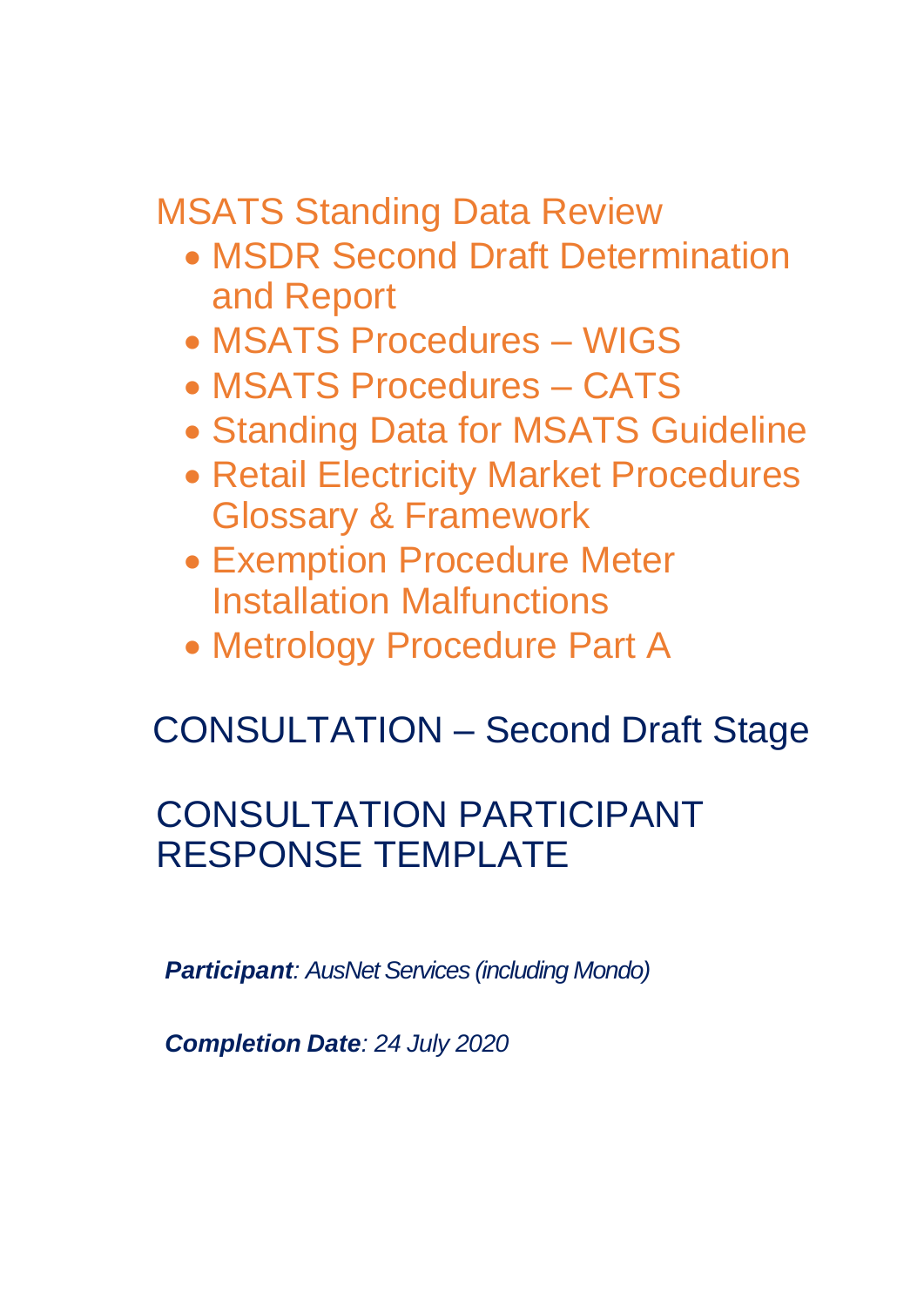### **Table of Contents**

| 5. |                                                                                      |  |
|----|--------------------------------------------------------------------------------------|--|
|    |                                                                                      |  |
|    |                                                                                      |  |
| 8. | Proposed Changes in Retail Electricity Market Procedures - Glossary and Framework 15 |  |
| 9. |                                                                                      |  |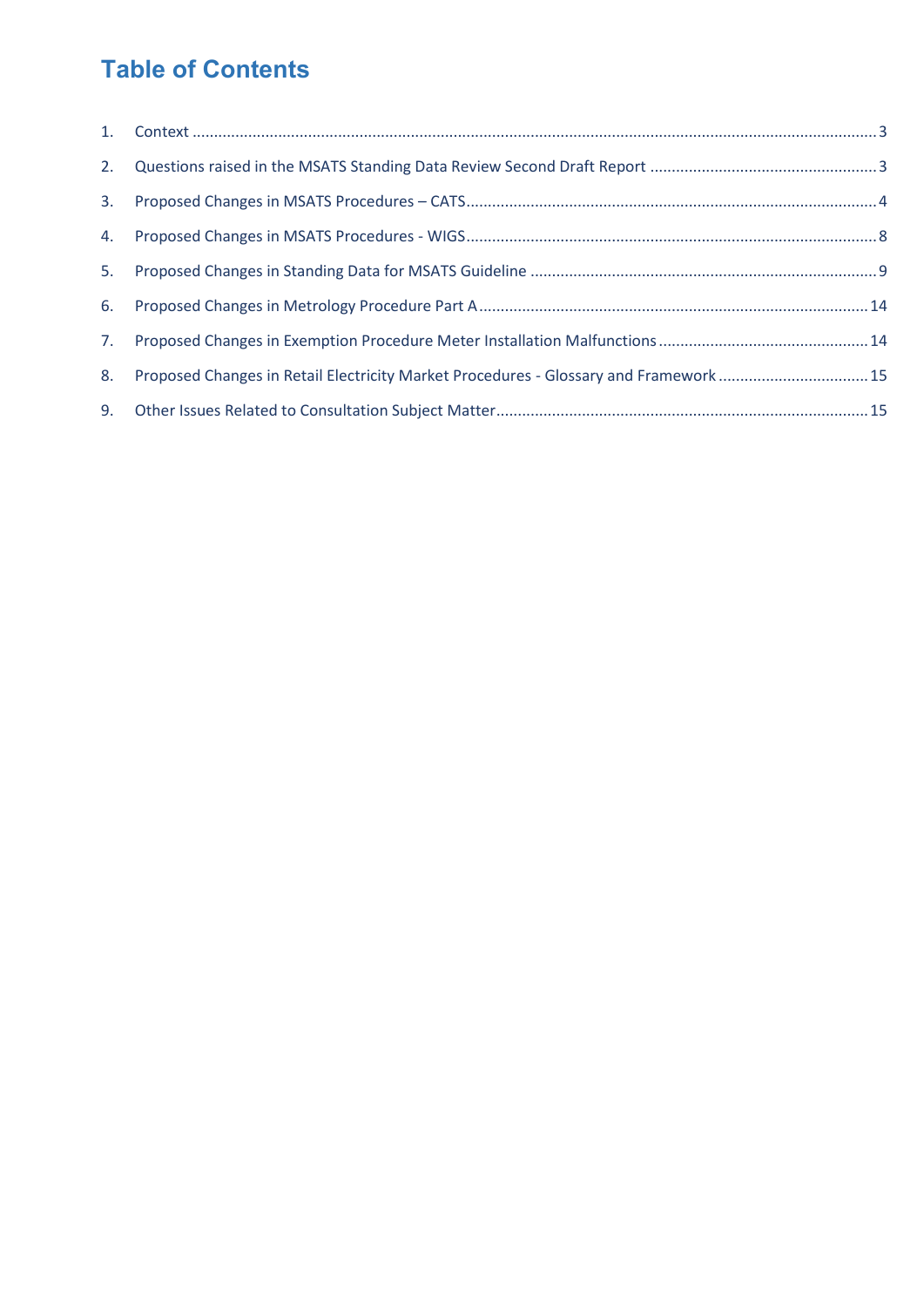### **1. Context**

This template is to assist stakeholders in giving feedback to the questions raised in the Second Draft Report about the proposed changes to the MSATS Standing Data, and to the second draft changes highlighted in **YELLOW** in the change marked versions of the different procedures and guidelines released in the second draft stage of consultation.

### **2. Questions raised in the MSATS Standing Data Review Second Draft Report**

#### 2.1 Material Issues

<span id="page-2-1"></span><span id="page-2-0"></span>

| <b>Information</b><br>Category                                       | Question<br>No. | Question                                                                                                                                                                                                                                                                                                                                                                                                                                                                                                         | <b>Participant Comments</b>                                                                                                                                                                                                                                                                                                                                                                                                                            |
|----------------------------------------------------------------------|-----------------|------------------------------------------------------------------------------------------------------------------------------------------------------------------------------------------------------------------------------------------------------------------------------------------------------------------------------------------------------------------------------------------------------------------------------------------------------------------------------------------------------------------|--------------------------------------------------------------------------------------------------------------------------------------------------------------------------------------------------------------------------------------------------------------------------------------------------------------------------------------------------------------------------------------------------------------------------------------------------------|
| <b>Metering</b><br>Installation<br><b>Transformer</b><br>Information |                 | The proposed CT/VT fields values and validations, as listed<br>above, are provided as examples to stimulate feedback from<br>participants. AEMO notes some feedback that options are<br>missing for CT Types, to allow for HV CTs and LV Special CTs.<br>What is the list of values and validations that you need or<br>want for the enumerated list for the various CT/VT fields? (In<br>the absence of any such feedback, the list proposed by AEMO<br>would provide the initial values for the CT/VT fields)? | The proposal of an enumerated list may mean<br>particular configurations for CT/VT combinations<br>are not captured.<br>The CT values do not cater for 1 amp secondary, nor<br>other primary values that are in the field, e.g. 100:<br>1, 150: 1 etc.<br>Given the range of various CT types for HV, we<br>recommended that where the site is HV, the fields<br>should be populated by the MP in a free text field<br>rather than an enumerated list. |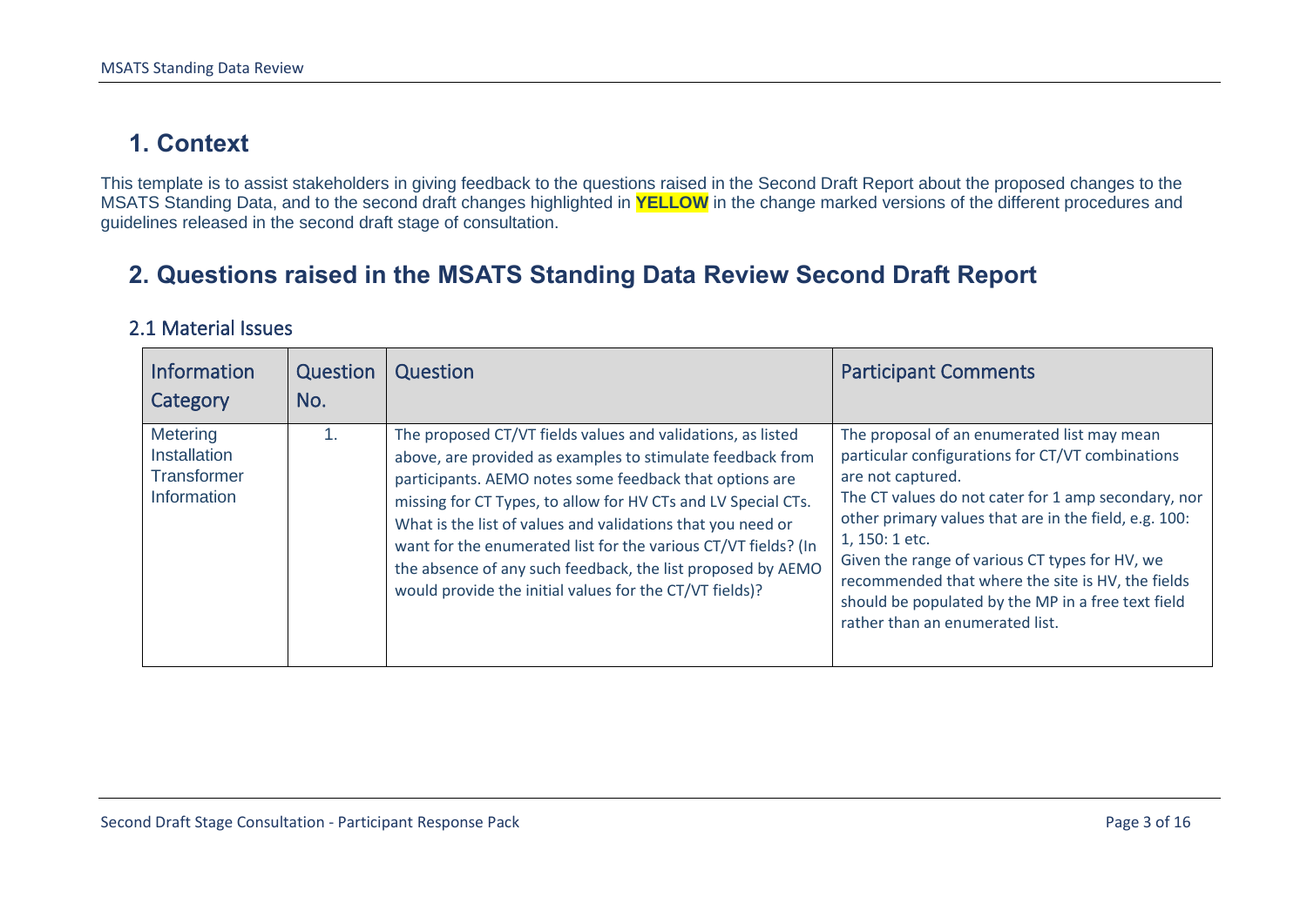#### **3. Proposed Changes in MSATS Procedures – CATS**

<span id="page-3-0"></span>

| <b>Section No/Field Name</b> | <b>Participant Comments</b>                                                                                                                                                                                                                                                                                                       |
|------------------------------|-----------------------------------------------------------------------------------------------------------------------------------------------------------------------------------------------------------------------------------------------------------------------------------------------------------------------------------|
| 2.2(r)                       | No comment                                                                                                                                                                                                                                                                                                                        |
| 2.2(s)                       | No comment                                                                                                                                                                                                                                                                                                                        |
| 2.3(r)                       | No comment                                                                                                                                                                                                                                                                                                                        |
| 2.3(s)                       | No comment                                                                                                                                                                                                                                                                                                                        |
| 2.3(t)                       | No comment                                                                                                                                                                                                                                                                                                                        |
| 2.6(k)                       | No comment                                                                                                                                                                                                                                                                                                                        |
| 2.6(1)                       | No comment                                                                                                                                                                                                                                                                                                                        |
| 2.9(k)                       | Clarify in the procedure when a DPID and GNAF PID are applicable, either by referencing the<br>contents of another section/paragraph or another document/glossary/procedure.                                                                                                                                                      |
| 9.3.4(c)                     | ConnectionConfiguration – Clarification on whether the phases ( $2nd$ char) is based upon the<br>meter installed (i.e. 1 -3 phase) or based upon the network connection to the site and whether<br>the site is capable of having, for example, 3 phase or what is actually used on the site (which<br>would be an MC obligation). |
|                              | GPS Co-ordinates will be populated with best estimate values (site location) where the site has<br>"No Access".                                                                                                                                                                                                                   |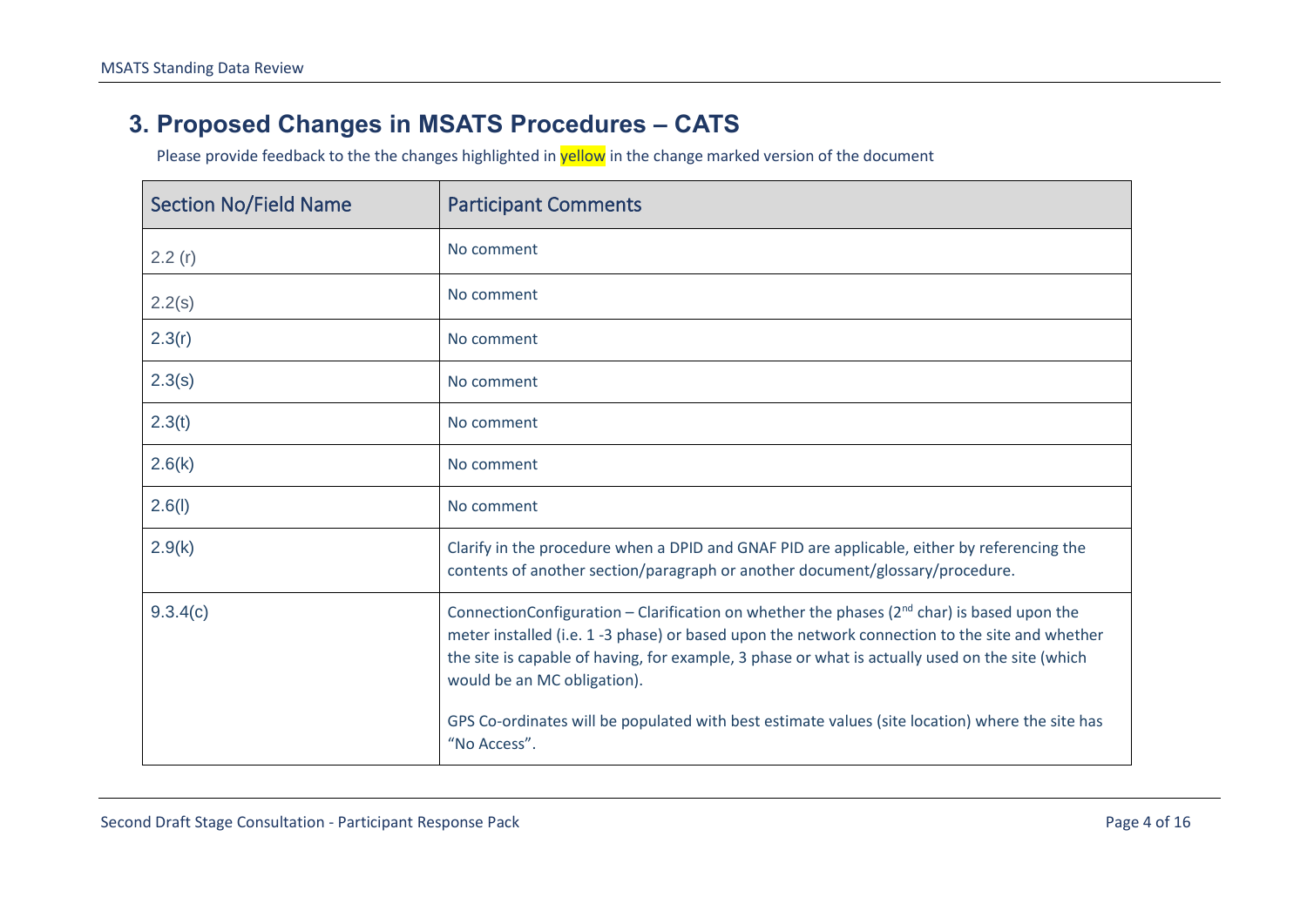| <b>Section No/Field Name</b> | <b>Participant Comments</b>                                                                                                                                                                                                                                        |
|------------------------------|--------------------------------------------------------------------------------------------------------------------------------------------------------------------------------------------------------------------------------------------------------------------|
|                              | GPS Co-ordinates for existing sites should be populated by the MC and not the LNSP, since MCs<br>can be the contestable party and are subjected to more commercial pressures, therefore its<br>better regulartory practice to assign the responsibility to the MC. |
|                              | Regulated businesses should not cross-subsidise contestable businesses. We reluctantly agree to<br>populating GPS Co-ordinates for all NMIs (incl existing sites), however this should be an MC/MP<br>obligation and not the LNSP.                                 |
|                              | Rectify section numbering, under 9.3.4 (a,b,c) are repeated.                                                                                                                                                                                                       |
| 9.3.4(e)                     | No comment                                                                                                                                                                                                                                                         |
| 9.4.4(c)                     | Rectify section numbering, under 9.4.4 (a,b,c) are repeated.                                                                                                                                                                                                       |
| 9.4.4(d)                     | AusNet Services see no value is updating existing sites with the "House To" field, since GPS Co-<br>ords is mandatory and more accurate.                                                                                                                           |
|                              | "House To" should only be populated for new sites going forward as part of structured<br>addresses.                                                                                                                                                                |
|                              | If 'House To" is mandated for existing sites then we request that a minum transition period of 36<br>months inline with GPS Co-ords.                                                                                                                               |
| 10.1.4(c)                    | No comment                                                                                                                                                                                                                                                         |
| 10.1.4(e)                    | No comment                                                                                                                                                                                                                                                         |
| 10.2.4(g)                    | No comment                                                                                                                                                                                                                                                         |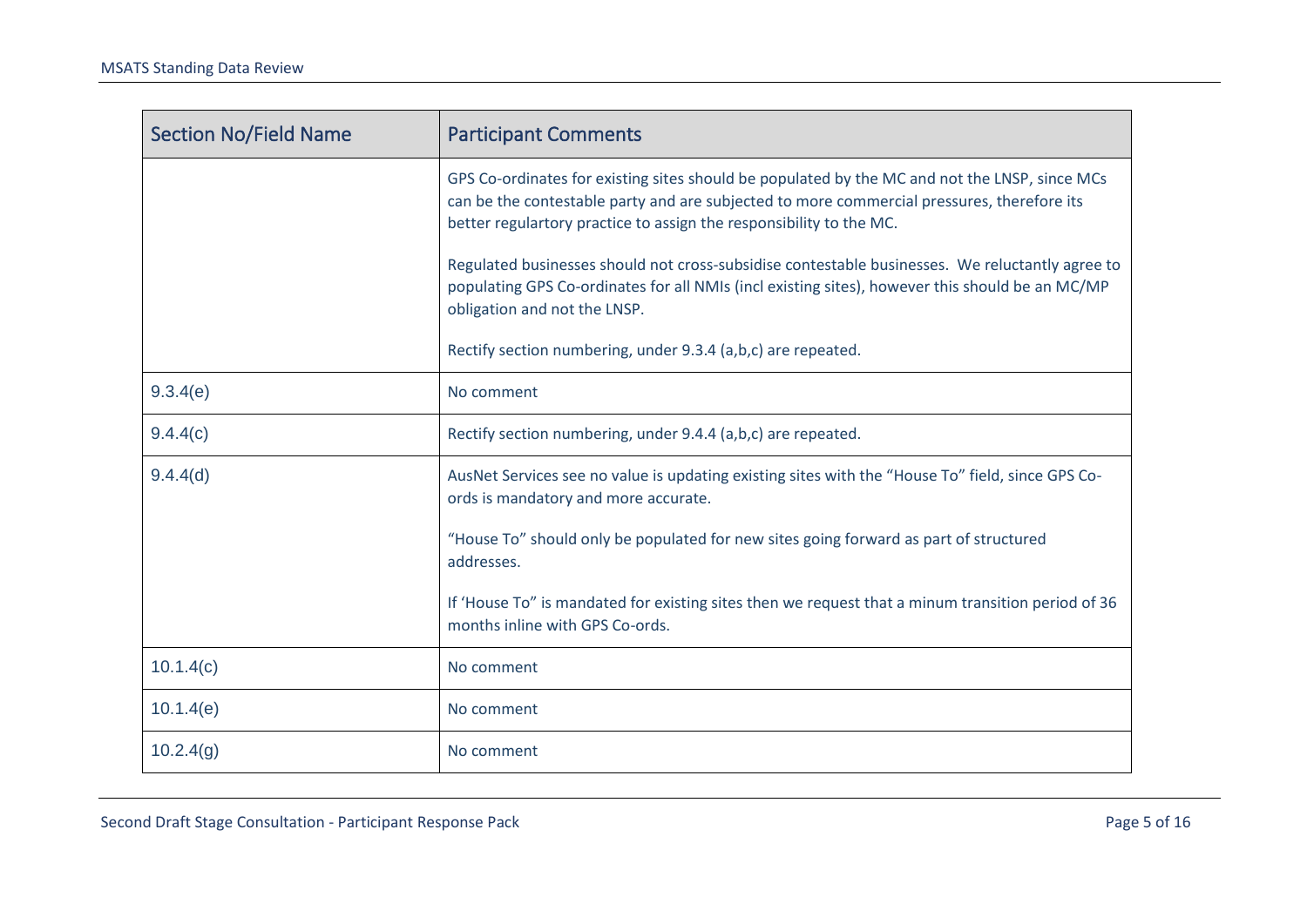| <b>Section No/Field Name</b> | <b>Participant Comments</b>                                                                                                                               |
|------------------------------|-----------------------------------------------------------------------------------------------------------------------------------------------------------|
| 10.3.4(h)                    | No comment                                                                                                                                                |
| 10.4.4(g)                    | As above comments                                                                                                                                         |
| 10.5.4(g)                    | As above comments                                                                                                                                         |
| $12.3.4$ (d)                 | No comment                                                                                                                                                |
| 15.1.4(f)                    | No comment                                                                                                                                                |
| Table 16-C                   | ConnectionConfiguration - Specify the meaning and expected values of the two characters.                                                                  |
|                              | Suggest simpler definition for TNICode2 - TNI Code assigned by AEMO to a cross boundary NMI<br>being supplied energy by an adjacent distribution network. |
|                              | CurrentTransformerLocation - Provide an example of expect values                                                                                          |
|                              | CurrentTransformerRatio - The primary and secondary currents of a CT expressed as a ratio. E.g.<br>100:5                                                  |
|                              | CurrentTransformerTest - Provide an example value or express what the value should be                                                                     |
|                              | VoltageTransformerLocation - Provide an example of expect values                                                                                          |
|                              | VoltageTransformerRatio - The Primary wire coil voltage vs the Secondary wire coil voltage<br>expressed as a ratio. E.g. 500kV: 110V                      |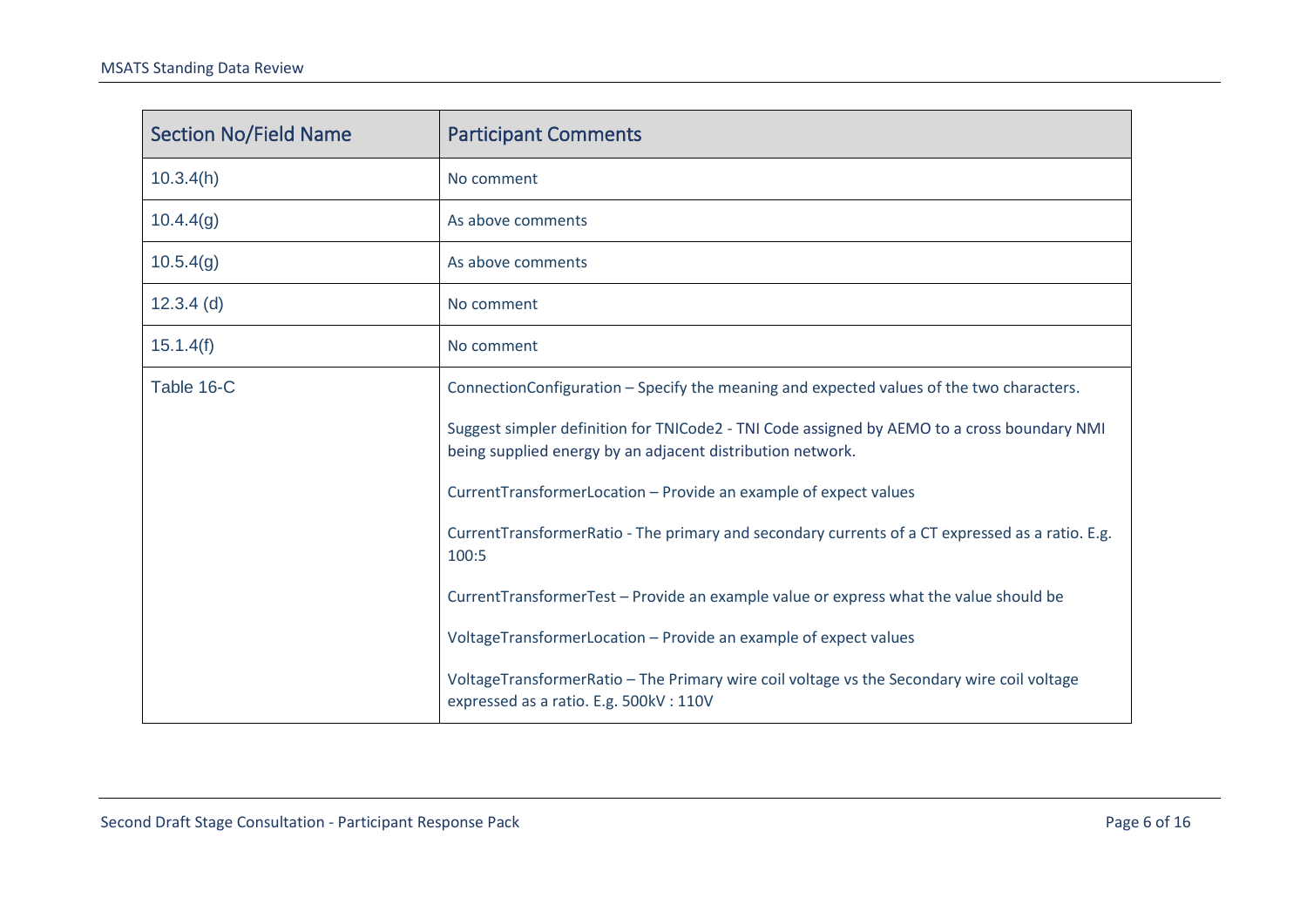| Section No/Field Name | <b>Participant Comments</b>                                                                             |
|-----------------------|---------------------------------------------------------------------------------------------------------|
|                       | VoltageTransformerTest - Provide an example value or express what the allowed values should<br>be       |
|                       | SharedIsolationPointsFlag - Should be set as 'Unknown' by default, pre-populated by AEMO.<br>Initially. |
|                       |                                                                                                         |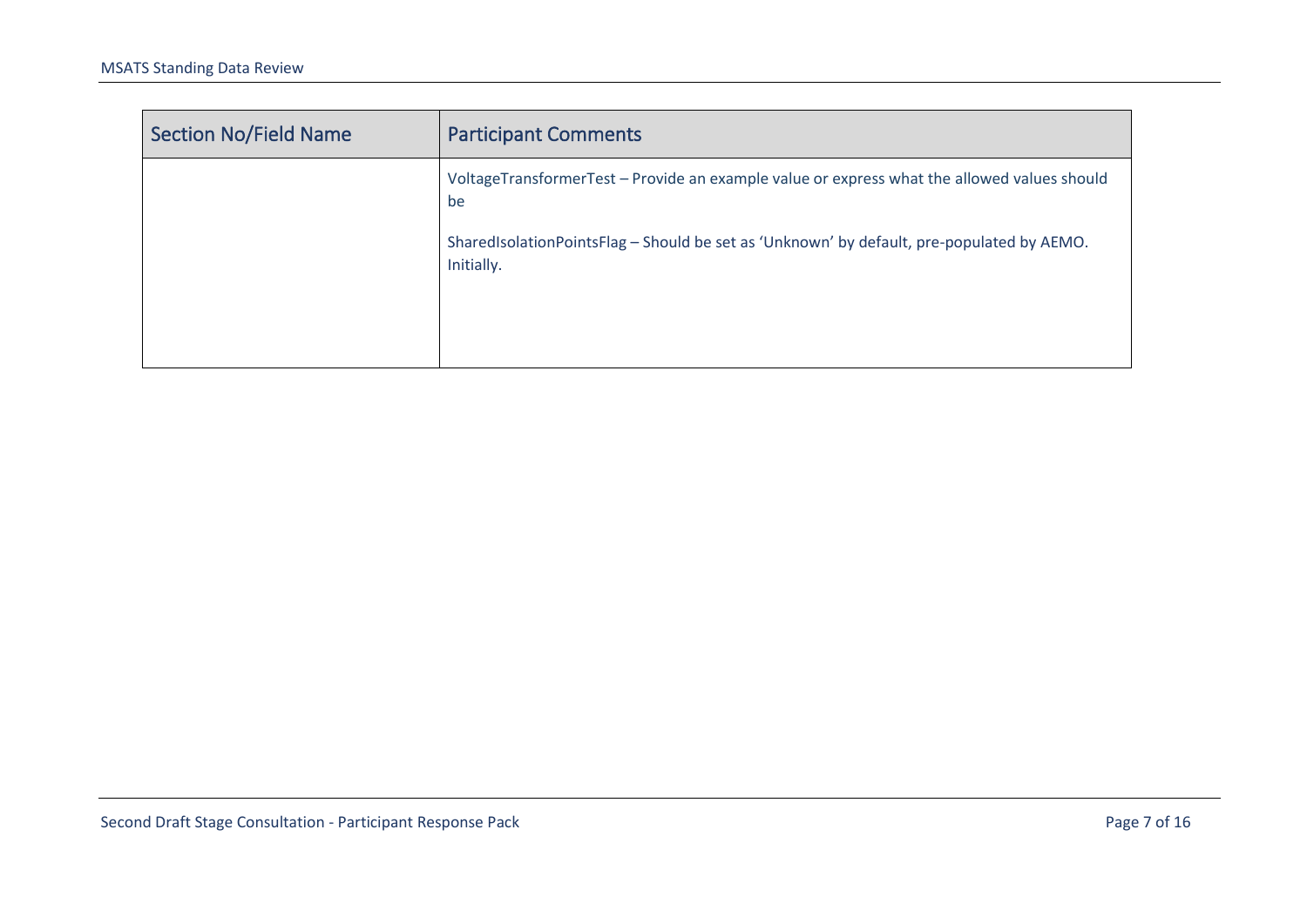#### **4. Proposed Changes in MSATS Procedures - WIGS**

<span id="page-7-0"></span>

| <b>Section No/Field Name</b> | <b>Participant Comments</b>                                                                                                                                           |
|------------------------------|-----------------------------------------------------------------------------------------------------------------------------------------------------------------------|
| 4.3.4(c)                     | No comment                                                                                                                                                            |
| 4.3.4(h)                     | No comment                                                                                                                                                            |
| 5.2.4(c)                     | GPS Co-ordinates – Confirm MPB must provide GPS co-ords of the meter/meter box, and not the<br>connection point/site established by the LNSP at time of NMI creation. |
| 5.2.4(d)                     | No comment                                                                                                                                                            |
| 5.3.4(f)                     | No comment                                                                                                                                                            |
| 5.4.4(f)                     | No comment                                                                                                                                                            |
| 9.1.4(b)(iii)                | No comment                                                                                                                                                            |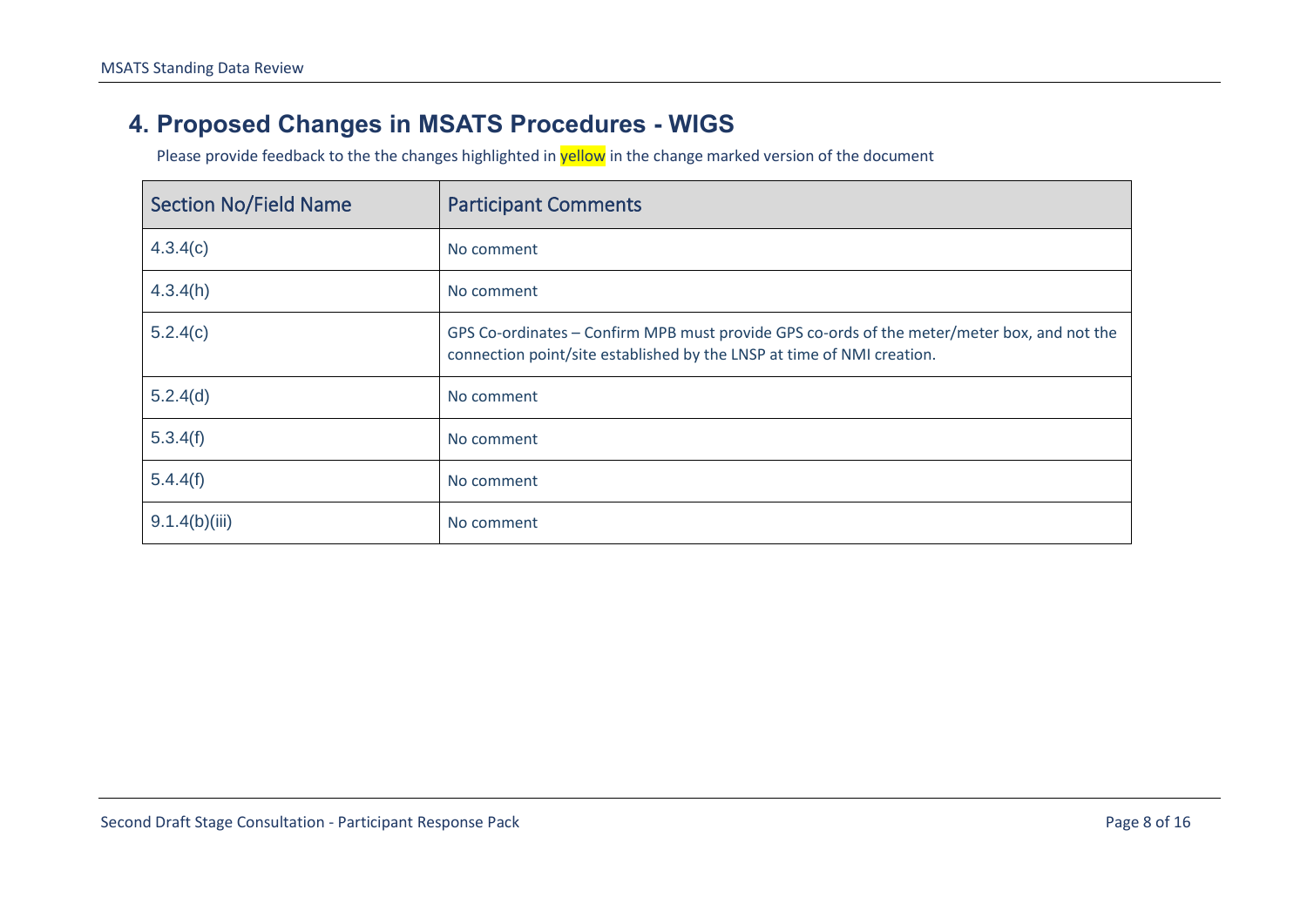#### <span id="page-8-0"></span>**5. Proposed Changes in Standing Data for MSATS Guideline**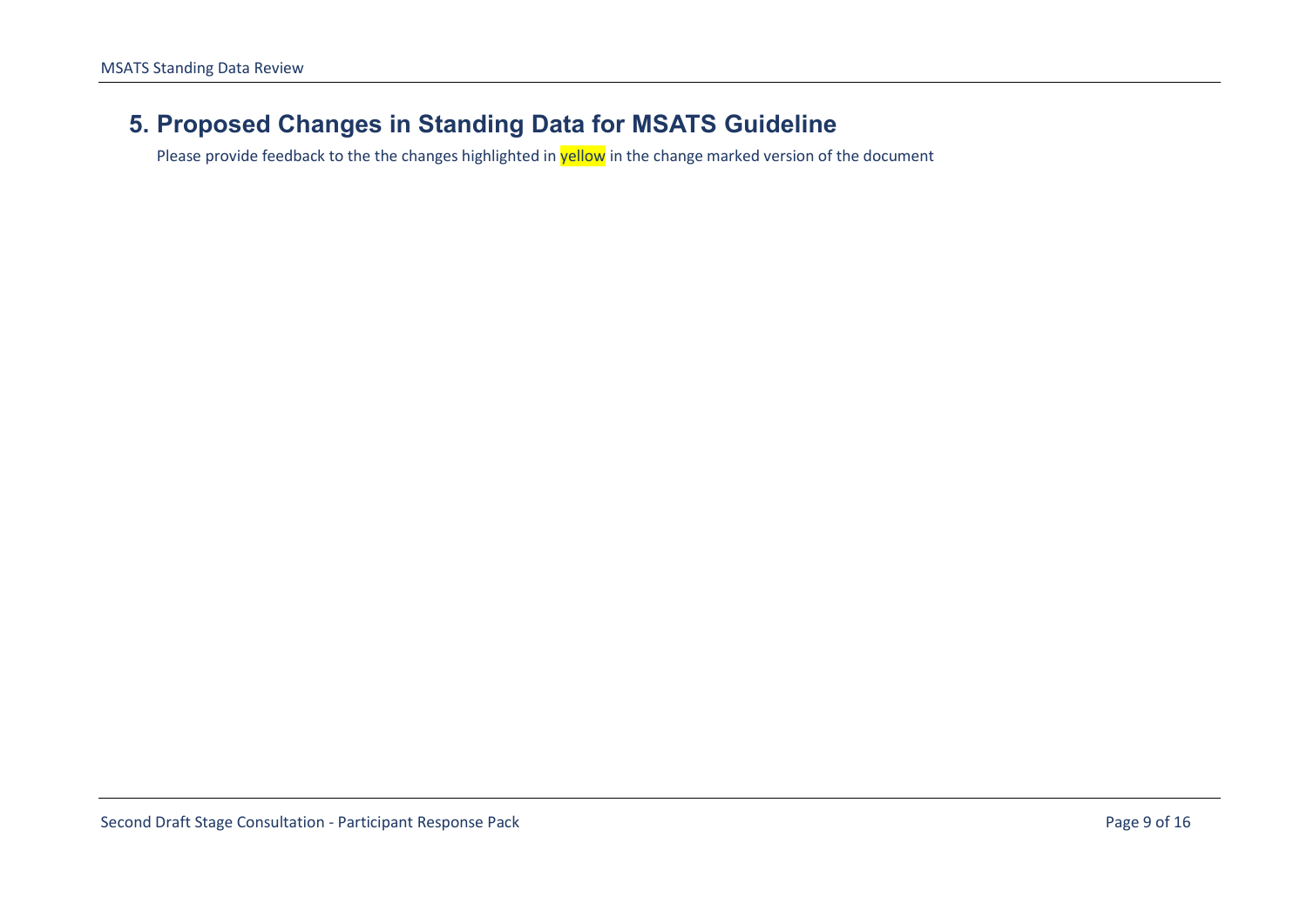| <b>Section No/Field Name</b>        | <b>Participant Comments</b>                                                                                                                                                                                                                                                                     |
|-------------------------------------|-------------------------------------------------------------------------------------------------------------------------------------------------------------------------------------------------------------------------------------------------------------------------------------------------|
| Table 3<br>CATS_METER_REGISTER      | GPS Co-ordinatesLat & GPS Co-ordinatesLong - Defintion states that they are Mandatory for "All<br>meters where the site postcode is a "Designated regional area postcode"" - Please clarify against<br>the current AEMO determination that states ALL NMIs must have GPS co-ords after 3 years. |
|                                     | ReadtTypeCode - Suggest that AEMO populate all the VIC AMI RWDs (Type 5) to indicate 30 min<br>and then we update as the MPB converts and reprograms the meter to 5 min - rather than<br>participants send a CR for every site (750K+).                                                         |
|                                     | AusNet Services does not agree with setting the fourth char to "D" where a site cannot be<br>converted to 5min due to de-energisation. Prefer to leave the site set to "30min".                                                                                                                 |
|                                     | This obligation introduces complex and costly system rule changes for very little benefit.                                                                                                                                                                                                      |
| Table 6 CATS_NMI_DATA               | Suggest for TNICode2 - TNI Code assigned by AEMO to a cross boundary NMI that identifies the<br>TNI that typically supplies the energy (i.e. by an adjacent distribution network). This value must<br>correspond to a valid code in the CATS_TNI_Codes table.                                   |
|                                     | DeliveryPointIdentifier - Specify conditions when this value should be populated                                                                                                                                                                                                                |
| Table 8<br>CATS_REGISTER_IDENTIFIER | No comment                                                                                                                                                                                                                                                                                      |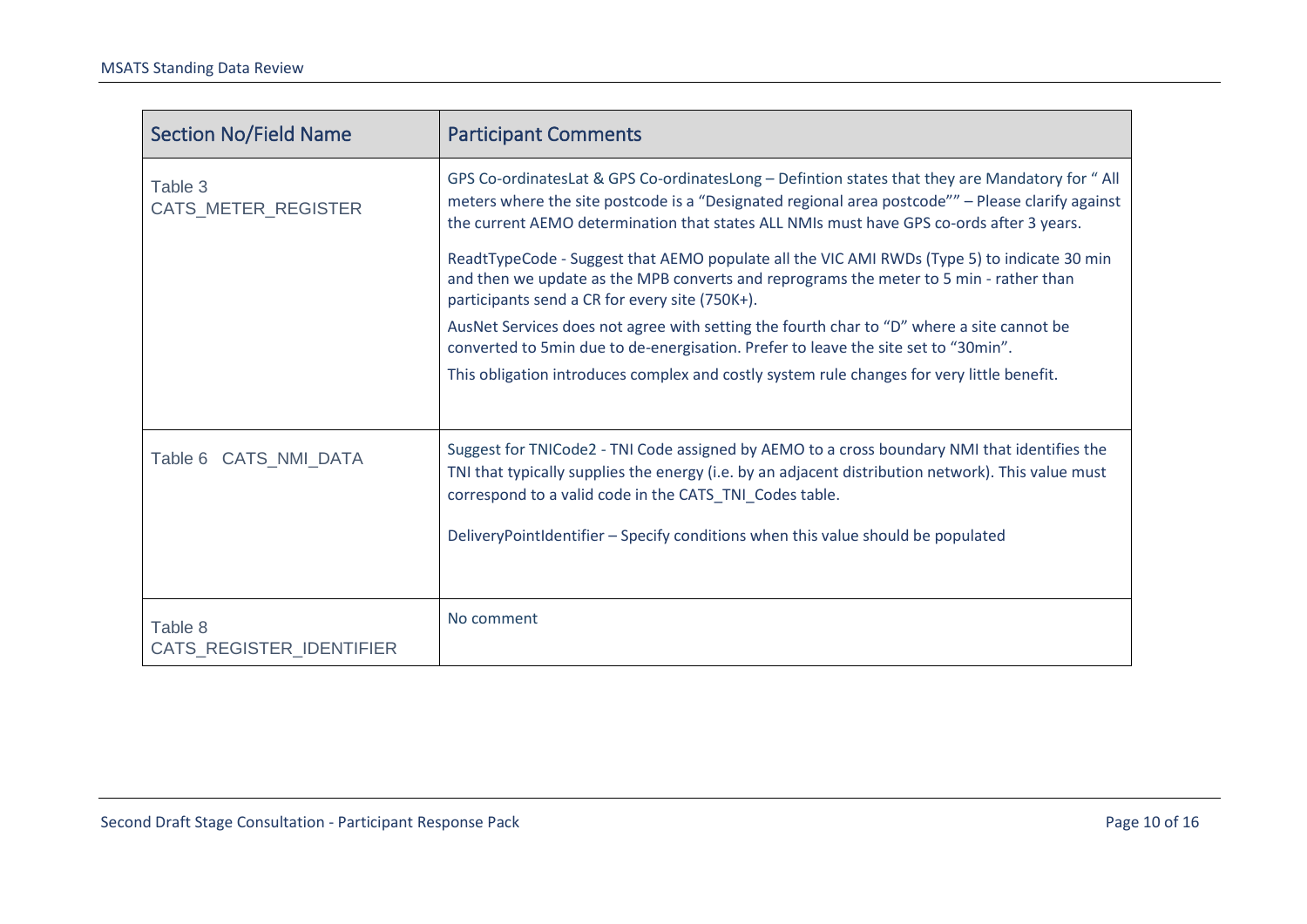| Table 14 Valid Transformer Fields | CT Values that are used by AusNet Services (Mondo) |
|-----------------------------------|----------------------------------------------------|
| values                            | 100/1                                              |
|                                   | 100/5                                              |
|                                   | 1000/1                                             |
|                                   | 1000/5                                             |
|                                   | 120/5                                              |
|                                   | 1200/5                                             |
|                                   | 125/5                                              |
|                                   | 1250/1                                             |
|                                   | 15/1                                               |
|                                   | 150/1                                              |
|                                   | 150/5                                              |
|                                   | 1600/5                                             |
|                                   | 20/5                                               |
|                                   | 200/1                                              |
|                                   | 200/5                                              |
|                                   | 2000/1                                             |
|                                   | 2000/5                                             |
|                                   | 25/5                                               |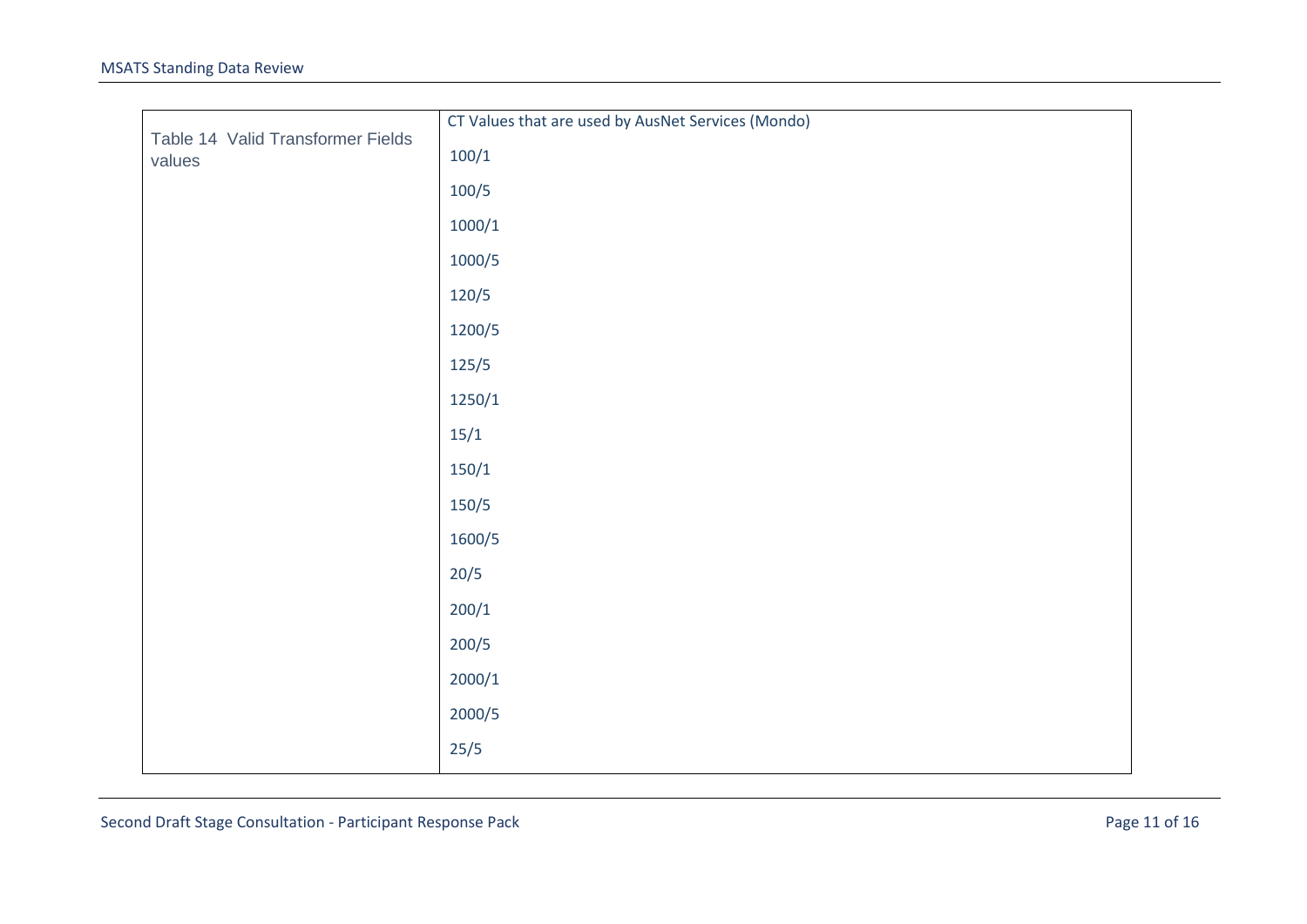| <b>Section No/Field Name</b> | <b>Participant Comments</b> |
|------------------------------|-----------------------------|
|                              | 250/1                       |
|                              | 250/5                       |
|                              | 2500/5                      |
|                              | 30/5                        |
|                              | 300/1                       |
|                              | 300/5                       |
|                              | 3500/1                      |
|                              | 40/5                        |
|                              | 400/1                       |
|                              | 400/5                       |
|                              | 450/5                       |
|                              | $50/1$                      |
|                              | $50/5$                      |
|                              | 500/1                       |
|                              | $500/5$                     |
|                              | 60/5                        |
|                              | 600/1                       |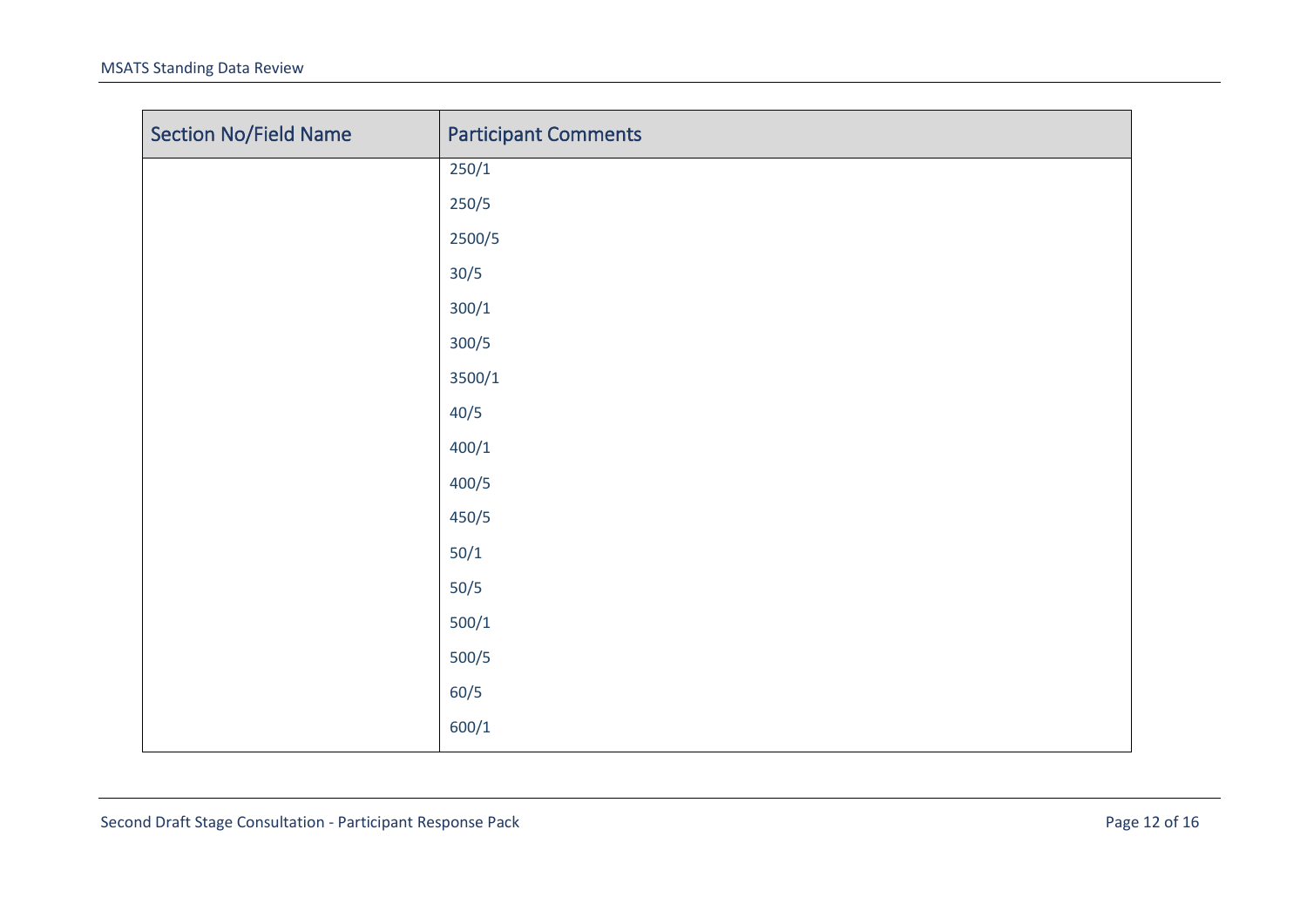| <b>Section No/Field Name</b>        | <b>Participant Comments</b> |
|-------------------------------------|-----------------------------|
|                                     | 600/5                       |
|                                     | 75/5                        |
|                                     | 800/1                       |
|                                     | 800/5                       |
|                                     | 900/1                       |
|                                     | 900/5                       |
| Table 15 Valid Meter Use Codes      | No comment                  |
| Valid Time of Day Codes<br>Table 16 | No comment                  |
| Section 13                          | No comment                  |
| Table 43 CATS_Meter_Register        | No comment                  |
| Table 46 CATS_NMI_Data              | No comment                  |
| Table 49 CATS_Meter_Register        | No comment                  |
| Table 52 CATS_NMI_Data              | No comment                  |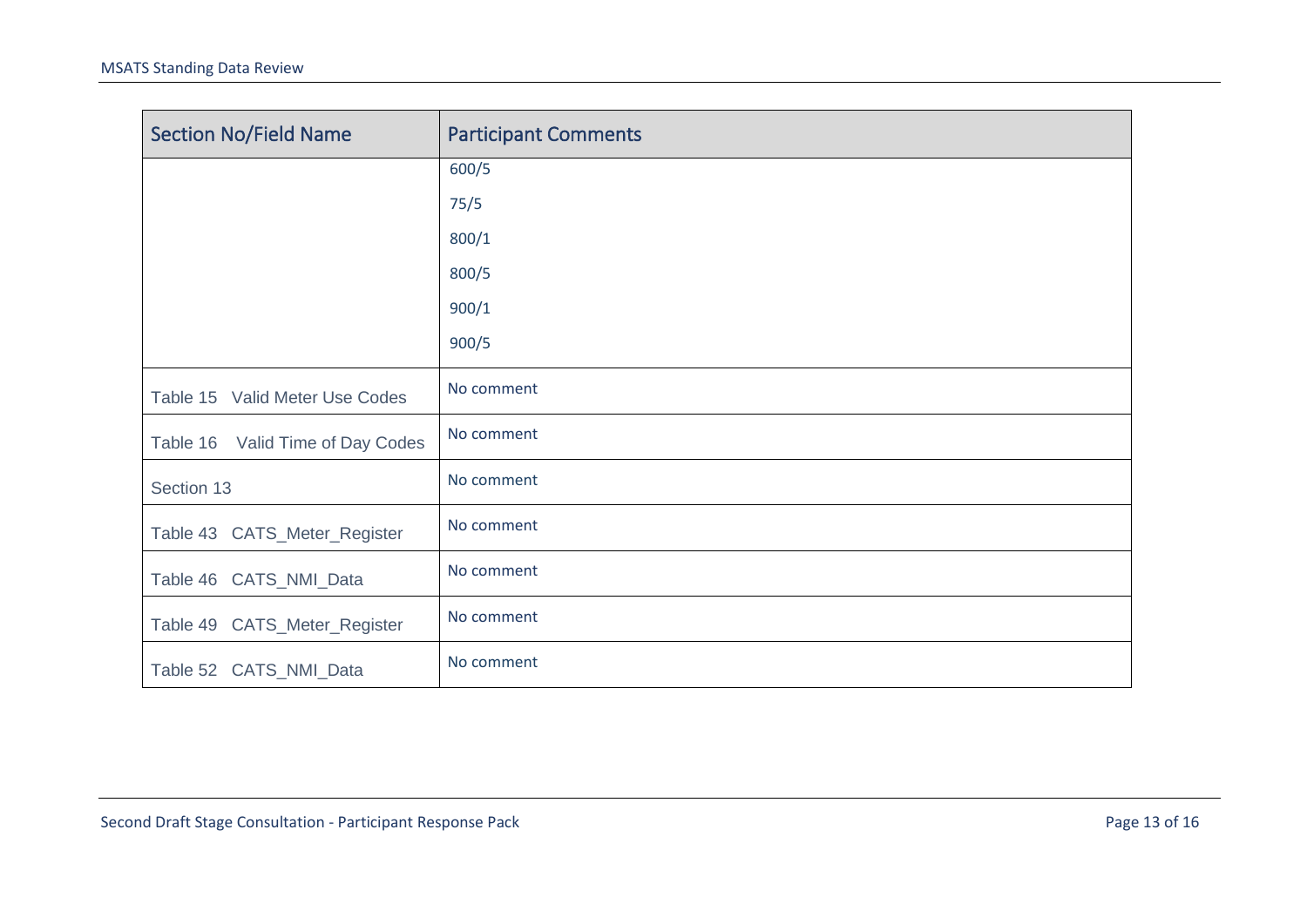#### **6. Proposed Changes in Metrology Procedure Part A**

Please provide feedback to the the changes highlighted in yellow in the change marked version of the document

| <b>Section No/Field Name</b>                     | <b>Participant Comments</b> |
|--------------------------------------------------|-----------------------------|
| <b>SHARED FUSE</b><br>14.<br><b>ARRANGEMENTS</b> | No comment                  |
|                                                  |                             |
|                                                  |                             |

#### **7. Proposed Changes in Exemption Procedure Meter Installation Malfunctions**

<span id="page-13-1"></span><span id="page-13-0"></span>

| <b>Section No/Field Name</b> | <b>Participant Comments</b> |
|------------------------------|-----------------------------|
| 1.1                          | No comment                  |
| 2.2                          | No comment                  |
| Appendix A                   | No comment                  |
| Appendix B                   | No comment                  |
|                              |                             |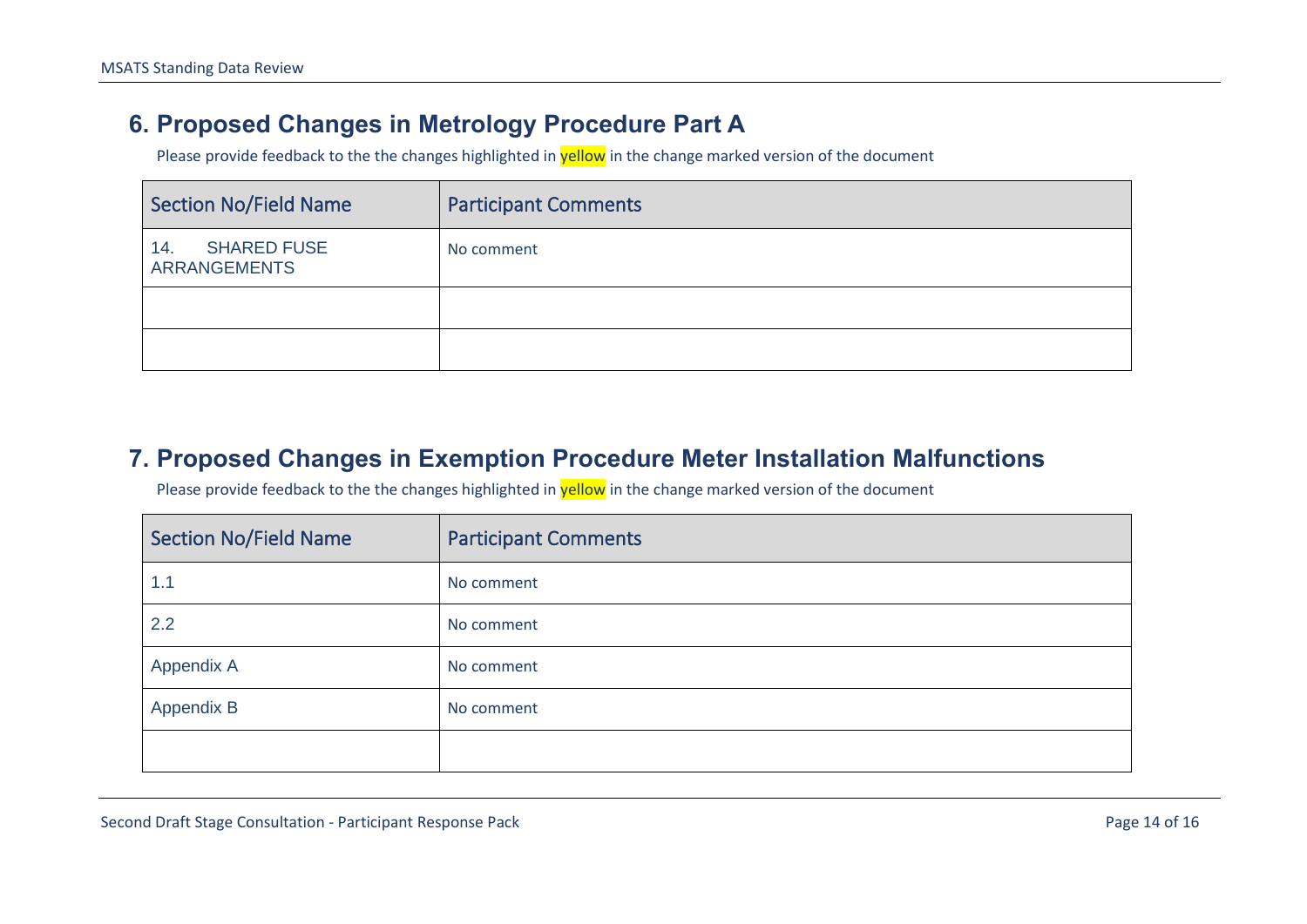#### **8. Proposed Changes in Retail Electricity Market Procedures - Glossary and Framework**

Please provide feedback to the the changes highlighted in **yellow** in the change marked version of the document

| <b>Section No/Field Name</b>   | <b>Participant Comments</b> |
|--------------------------------|-----------------------------|
| 5. GLOSSARY                    | No comment                  |
| <b>Shared Fuse Arrangement</b> |                             |
|                                |                             |
|                                |                             |
|                                |                             |
|                                |                             |

#### <span id="page-14-1"></span><span id="page-14-0"></span>**9. Other Issues Related to Consultation Subject Matter**